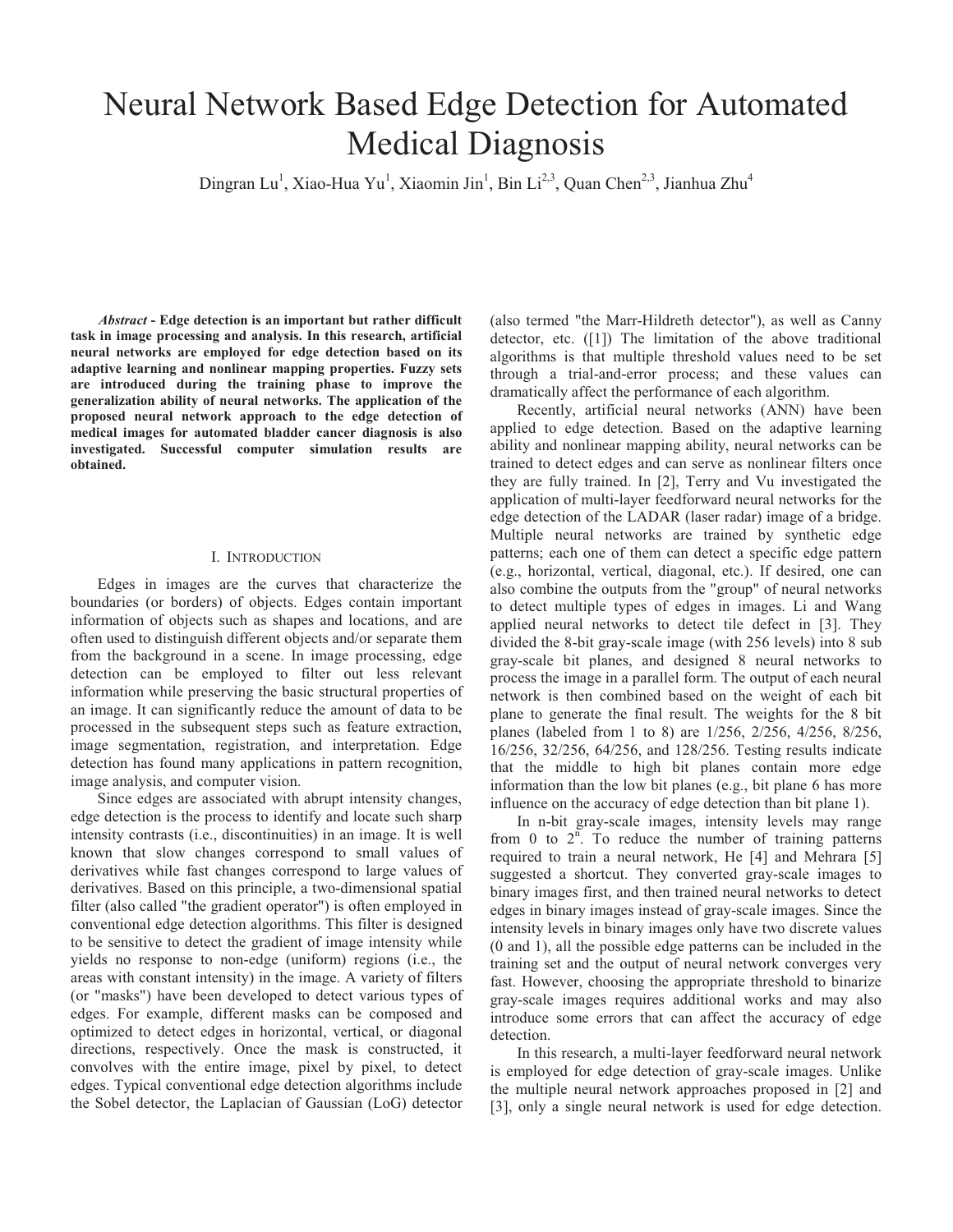No pre-processing on gray-scale images is needed, as opposed to the methods presented in [4] and [5]. Furthermore, fuzzy concepts are introduced during the neural network training phase to improve its generalization ability. The proposed neural network approach is applied to some typical test images (e.g., "Lena" and "cameraman") and satisfactory computer simulation results are obtained.

 but also minimizes human bias in the diagnosis process. One of the most challenging tasks in machine learning, however, is With the recent developments on computational intelligence, the design of computerized medical diagnosis systems has received more and more attention. An automated diagnosis system not only saves man power and reduces cost, to interpret medical images obtained from clinical tests. In this research, we investigate the application of artificial neural networks for bladder cancer cell image detection. Computer simulation results show that the performance of the proposed neural network detector is very promising.

The rest of the paper is organized as follows. In section 2, two of the typical conventional algorithms for edge detection, i.e., the Sobel detector and the Laplacian of Gaussian (LoG) detector, are summarized. The neural network model employed for this research is discussed in section 3. In section 4, computer simulation results are presented. Section 5 concludes the paper and also gives the direction for future works.

## II. THE CONVENTIONAL EDGE DETECTION ALGORITHMS

Most of the conventional edge detection algorithms can be classified into two categories, i.e., the gradient based method and the Laplacian based method. The former uses the value of the first order gradient while the latter searches the zero crossings in the second order derivative. The two distinct approaches are illustrated in Fig. 1 ([1]).



**Fig. 1. Conventional edge detection approaches ([1])** 

Sobel operator (developed in early '70s) is a commonly used discrete first-order gradient detector [1]. The gradient at each pixel in the image is a vector which has two components, one for horizontal direction and the other one for vertical direction:

$$
\nabla f = \begin{bmatrix} grad_x \\ grad_y \end{bmatrix} = \begin{bmatrix} \frac{\partial f(x, y)}{\partial x} \\ \frac{\partial f(x, y)}{\partial y} \end{bmatrix}
$$
 (1)

where  $\nabla f$  represents the gradient at location  $(x, y)$  of an image *f*. The direction of the gradient vector points to the direction of the largest possible intensity change (from low intensity to high intensity) and its magnitude (denoted by  $Mag(\nabla f)$  represents the rate of change in that direction:

$$
Mag(\nabla f) = \sqrt{(grad_x)^2 + (grad_y)^2}
$$
 (2)

The 3×3, two dimensional Sobel masks for edge detection are shown in Fig. 2 (one for horizontal direction and one for vertical direction). Note that using "2"s in center locations provides image smoothing ([1]). In fact, the edges detected by a Sobel detector are usually several pixels wide due to the smoothing effect.

| ä, | $-2$ | $\sim$ |  |  |
|----|------|--------|--|--|
|    |      |        |  |  |
|    |      |        |  |  |

**Fig. 2. The Sobel operator ([1])** 

Another type of edge detectors finds edges by searching the zero crossings in the second order derivative of the image [1]. The Laplacian of Gaussian (LoG) detector developed by Marr and Hildreth in early '80s (also termed "the Marr-Hildreth detector") is a typical example. It employs the second order differentiation and searches the points where the Laplacian operator of Gaussian function changes its sign (i.e., crosses zero). The Laplacian operator is defined as:

$$
\nabla^2 f = \frac{\partial^2 f}{\partial x^2} + \frac{\partial^2 f}{\partial y^2}
$$
 (3)

The 2-D Gaussian function is defined as:

$$
G(x, y) = \exp\left(-\frac{x^2 + y^2}{2\sigma^2}\right)
$$
 (4)

It can be shown that the expression of the Laplacian of Gaussian (LoG) can be written as ([1]):

$$
\nabla^2 G(x, y) = \left[ \frac{x^2 + y^2 - 2\sigma^2}{\sigma^4} \right] \exp\left( -\frac{x^2 + y^2}{2\sigma^2} \right) \tag{5}
$$

 One of the major advantages of the Laplacian operator is isotropic - i.e., it is invariant to rotation. This important property indicates that, similar to the characteristics of the human visual system, this filter responds equally to changes in intensity in different directions ([1]). Therefore, unlike the Sobel operator (or other similar first order derivative operators), there is no need to use multiple masks for different directions.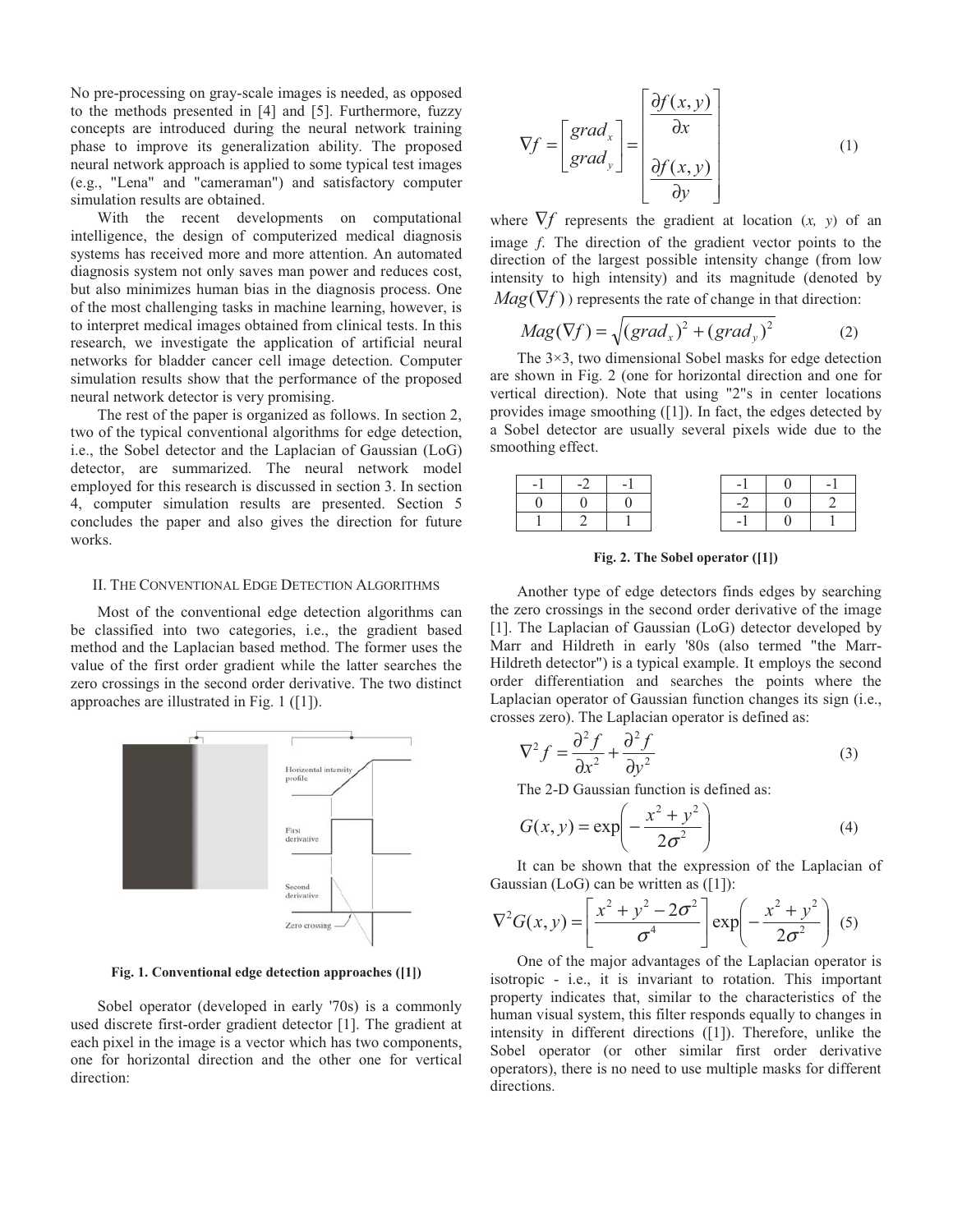The output of the Laplacian detector is usually a binary image with single pixel thickness lines showing the positions of the zero crossing points. Note the performance of the LoG detector is mainly governed by the standard deviation of the Gaussian function - the higher this value is set, the fewer zero crossings can be detected.

### III. THE NEURAL NETWORK MODEL

In this section, a multi-layer feedforward artificial neural network (ANN) model for edge detection is discussed. It is well known that ANN can learn the input-output mapping of a system through an iterative training and learning process ([6]); thus ANN is an ideal candidate for pattern recognition and data analysis.

The ANN model employed in this research has one input layer, one output layer, and one hidden layer. There are 9 neurons in the input layer; in other words, the input of this network is a 9×1 vector which is converted from a 3×3 mask. There are 10 hidden neurons in the hidden layer; and one neuron in the output layer which indicates where an edge is detected. That is, the neural network model is a multi-input, single-output system. The output neuron is linear; the activation function for each hidden neuron is chosen as the hyperbolic function:

$$
f(x) = \frac{1 - e^{-x}}{1 + e^{-x}}
$$
 (6)

The weights of the neural network are updated using the Levenberg-Marquardt algorithm to minimize the following objective function:

$$
J(k) = \frac{1}{2}e^{2}(k) = \frac{1}{2}[d(k) - y(k)]^{2}
$$
 (7)

where *d* is the desired output and *y* is the output of neural network; *e* is the output error (i.e., the difference between the neural network output and the desired output); *k* is the index of a training pair. Let *W* be the weight matrix of the neural network, then

$$
W(k+1) = W(k) + \Delta W \tag{8}
$$

$$
\Delta W = \left(J_a^T J_a + \mu I\right)^{-1} J_a^T e \tag{9}
$$

where  $J_a$  is the first order derivative of the error function with respect to the neural network weight (also called the Jacobian matrix); *e* is the output error (i.e., the difference between the neural network output and the desired output);  $\mu$ is a learning parameter.

The training patterns for the neural network are shown in Fig. 3. Totally 17 patterns are considered, including 8 patterns for "edge" and 11 patterns for "non-edge". During training, all 17 patterns are randomly selected. For simplicity, all training patterns are binary images.

 (i.e., the intensities of images ranging from 0 to 255), not Initial test results show that, though the neural network is fully trained by the above 17 binary patterns, the performance of the neural network detector is poor when it is applied to test images. The reason is that all the test images are gray-scale binary. Thus, we normalize the gray-scale intensities so they are within the range between 0 and 1. Furthermore, to improve

the generalization ability of neural network, fuzzy concepts are introduced during the training phase so that more training patterns can be employed by the neural network. The membership functions are shown in Fig. 4. The grade of membership function,  $\mu(x)$ , can be defined as:

$$
\mu(x) = \exp\left(-\frac{(x-\xi)^2}{2\sigma^2}\right) \tag{10}
$$

where  $\xi = 1$  for "high intensity" and  $\xi = 0$  for "low intensity". In this research, we choose  $\sigma = 0.25$ .



**(a) Edge patterns** 



**(b) Non-edge patterns** 

**Fig. 3. Neural network training patterns** 



**Fig. 4. Fuzzy membership functions** 

Now the training patterns in Fig. 3 are represented using fuzzy membership functions. Fig. 5 shows an example of a fuzzy training pattern, where the original pattern (i.e., the first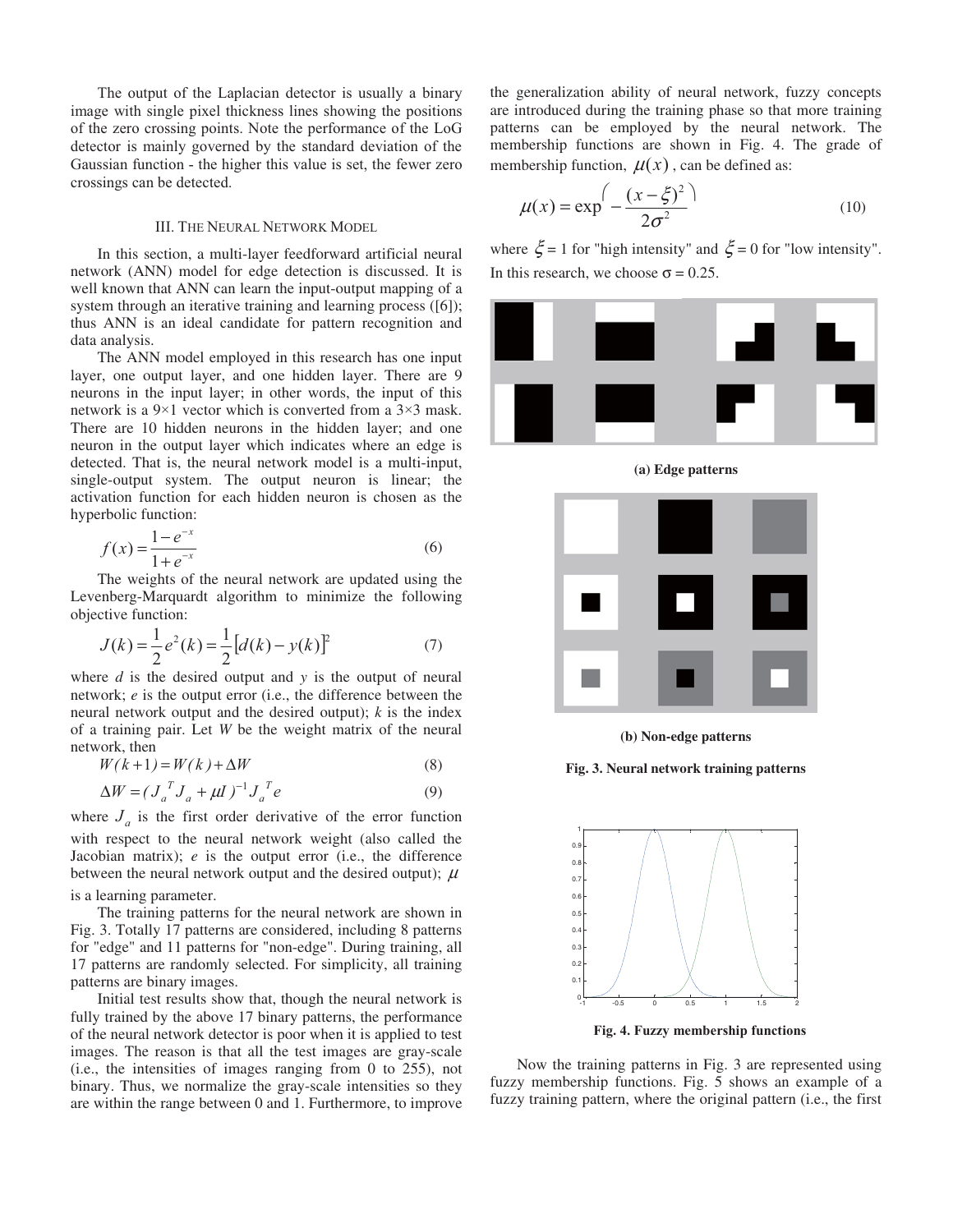one in Fig.  $3(a)$ ) is shown on the left and the fuzzy pattern is shown on the right:



**Fig. 5. An example on fuzzy training patterns** 

Similar to the above example, more training patterns can then be generated using fuzzy concepts to improve the generalization ability of neural network edge detectors.

#### IV. SIMULATION RESULTS

In this section, the proposed neural network approach is first tested on two typical test images ("Lena" and "cameraman"), then applied to the cell image for bladder cancer detection. The results obtained by conventional edge detection algorithms, including the Sobel operator and the Laplacian operator are also shown as comparisons.

The simulation results on "Lena" and "cameraman" by Sobel, Laplacian, and the neural network detector are shown in Fig. 7 and Fig. 8, respectively. The neural network is trained by a total of 1000 epochs; batch training (batch size  $=$ 10) is performed for each training epoch. Similar to the Sobel and Laplacian detector, the trained neural network detector "scans" (but not "convolves") the entire image, pixel by pixel in the size of the 2-D spatial kernel (training pattern), to detect edges. The resulting edge detection images show that the neural network detector not only can detect edges, but also can reveal more details - that in turn provides more information about original images and thus outperforms traditional algorithms.



**Fig. 6. The bead images under microscope A, B, and C: potential cancer risk; D: no cancer cells found** 

 United States is the fourth most common type of cancer in The proposed neural network detector is also applied to a cell image for bladder cancer detection. Bladder cancer in men and the ninth in women [8]. Early diagnosis is crucial for

 and are mixed with human urine samples. These beads are a microscope for further evaluation. Fig. 6 shows four of such (A, B, and C) show that cancer cells are bounded to the bead, cancer prevention, treatment and patient survival. Recently, a new biochemical technique using the special chemical binding property of a specific ligand (called PL4) has developed. In clinical experiments, many small beads are coated with PLZ4 able to bind to tumor cells, but not to normal cells. Once the binding process is completed, bead images are analyzed under images labeled as A, B, C, and D, where the first three images an indication of possible malignant tumor at current; in contrast, image D shows no binding of cancer cells to the bead, indicating no cancer is detected.

The current diagnosis is based on a manual cell counting and classification process. Each bead in the image is given a coverage index based on the percentage of coverage of cancer cells on the bead surface; a high coverage index indicates high potential risk of cancer. To automatic this process, edge detection should be performed as the first step for image interpretation.

The simulation results of bead images are shown in Fig. 9. These results demonstrate that the neural network detector successfully detects edges in the original image and outperforms the conventional Sobel and Laplacian detectors.

## V. CONCLUSIONS

 cancer detection is also investigated. More tests will be Edge detection plays an important role in image processing and analysis. In this research, artificial neural networks are successfully applied to detect edges in gray-scale images. Fuzzy sets are introduced during the training phase to improve the generalization ability of neural networks. The real-world application of the proposed approach for bladder performed in the future to further improve the neural network edge detector.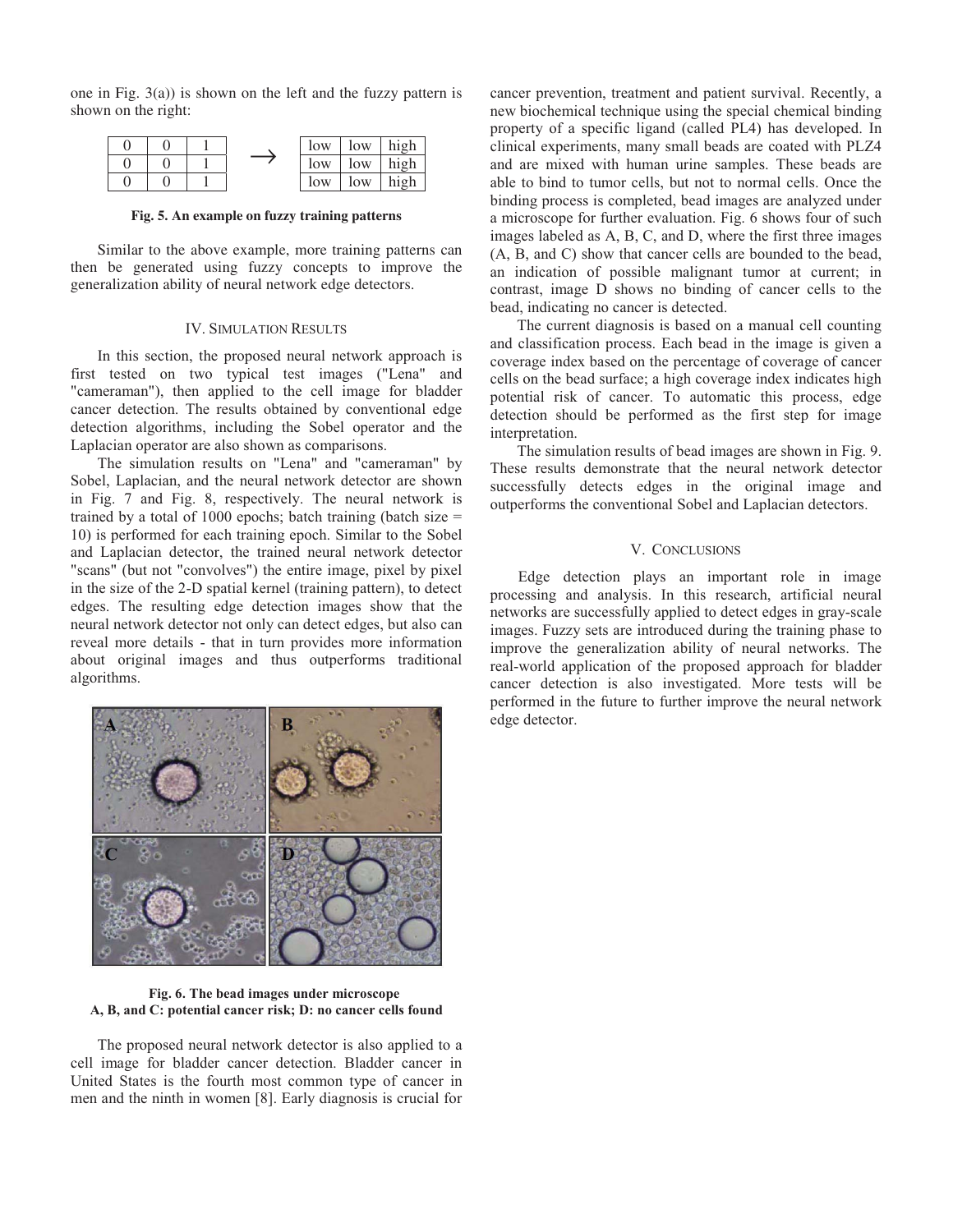

**(a) Original image (a) Original image** 







**(d) Neural network detector** 

**Fig. 7. Simulation results on "Lena" image** 





**(b) Sobel detector (b) Sobel detector** 



**(c) Laplacian detector (c) Laplacian detector** 



**(d) Neural network detector** 

**Fig. 8. Simulation results on "cameraman" image**